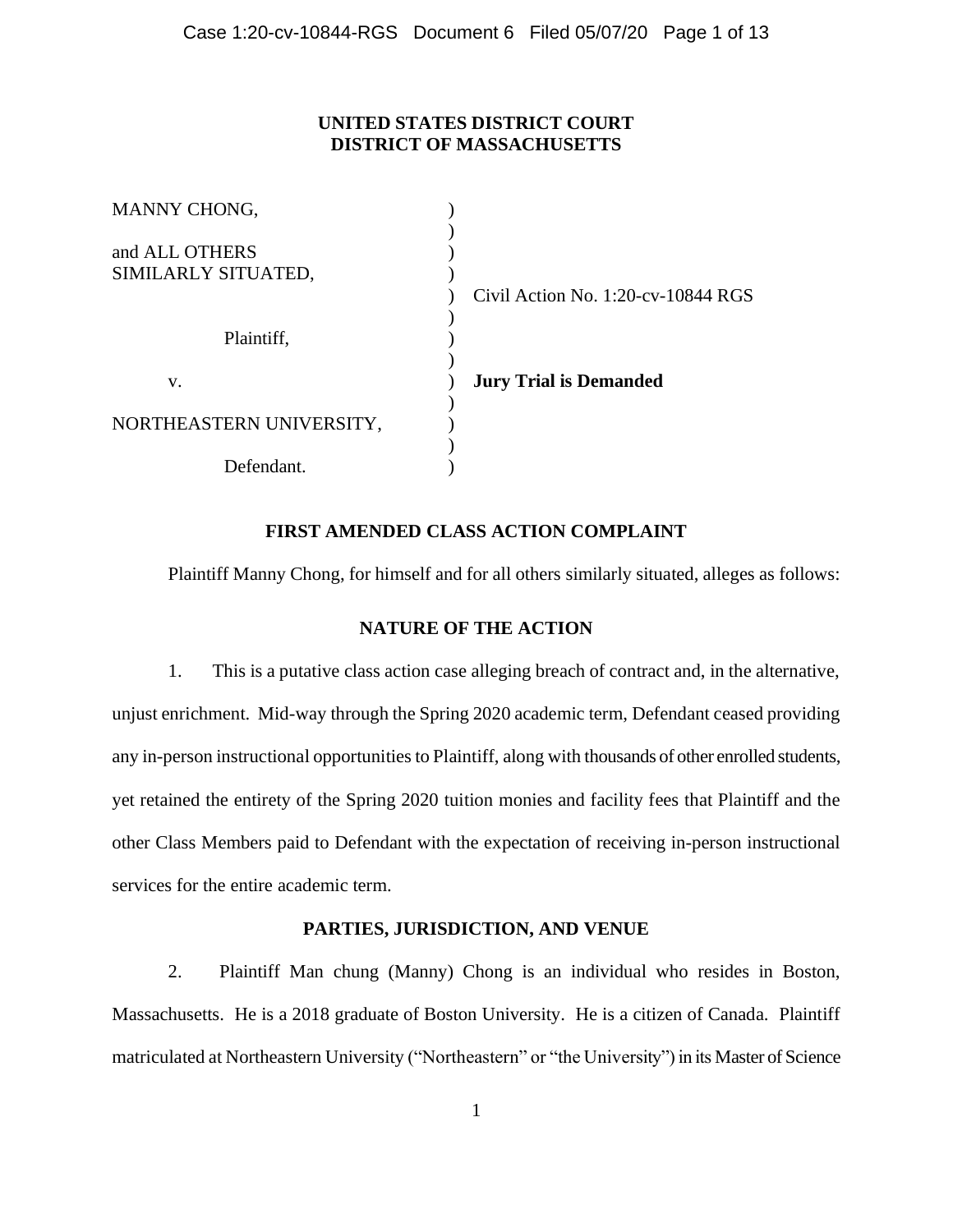### Case 1:20-cv-10844-RGS Document 6 Filed 05/07/20 Page 2 of 13

in Counseling Psychology program in Fall 2019 and expects to earn a Master of Science graduate degree in that program from the University in May 2021.

3. This Court has original jurisdiction over this action under the Class Action Fairness Act of 2005 ("CAFA"), 28 U.S.C. § 1332(d). Plaintiff is a citizen of Canada, Defendant is a citizen of Massachusetts, the putative class size is greater than 100 persons, and the amount in controversy in the aggregate for the putative Class exceeds the sum or value of \$5 million exclusive of interest and costs.

4. Defendant Northeastern University ("Northeastern") resides in and principally conducts its operations in Massachusetts.

5. This Court has personal jurisdiction over Defendant because Defendant conducts substantial commerce in Massachusetts. Roughly 18,000 undergraduate and 9,000 graduate students were enrolled in Northeastern University as of the date of the filing of this Complaint.

6. Venue is proper in this District. Defendant transacts substantial business in this District, and acts alleged herein, including both Defendant's acceptance of tuition monies and provision of in-course instruction, took place within this District during time periods pertinent to this Complaint.

#### **FACTS**

7. The principal campus of Northeastern University is located in Boston, Massachusetts. The University also has smaller regional campuses in Charlotte, NC, Seattle, WA, San Francisco, CA, and Toronto, Canada.

8. On January 5, 2020, Plaintiff executed an "Annual Financial Responsibility Agreement" with Northeastern. That Agreement provided:

In exchange for the opportunity to enroll at Northeastern, to receive educational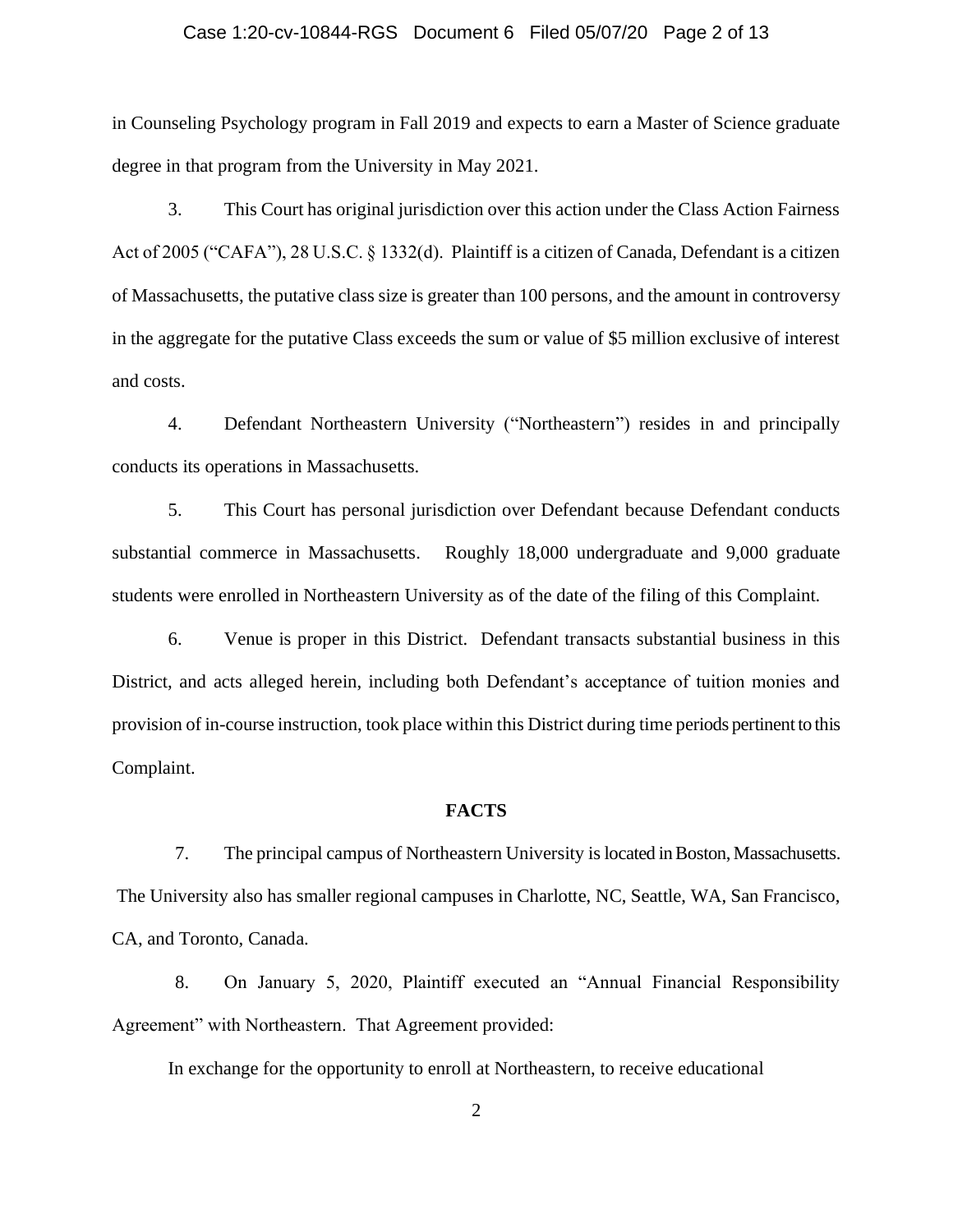### Case 1:20-cv-10844-RGS Document 6 Filed 05/07/20 Page 3 of 13

services, and for other valuable consideration, I agree to the following terms and conditions:

#### PAYMENT OF FEES/PROMISE TO PAY

…I accept full responsibility to pay all tuition, fees and other associated costs assessed as a result of my registration and/or receipt of services…

"Educational services" is not a defined term under the agreement.

9. Mr. Chong did pay a total of \$23,400.00 to Northeastern for Spring 2020 tuition, plus \$16.00 for a Graduate Student Activity Fee, \$60.00 for a Recreation Fee, and \$70.00 for a Student Center Fee, across two payments made to Northeastern on Dec. 26, 2019 and Dec. 27, 2019.

10. As of January 5, 2020, Northeastern did not permit its students to fulfill those course requirements necessary to obtain a Master's degree in Counseling Psychology via enrollment in a course with a delivery format consisting solely of on-line instruction.

11. As of January 5, 2020, the course descriptions for Mr. Chong's Spring 2020 courses supplied by the Northeastern Registrar provided that each of those courses would be taught within an assigned room in a specific building (Ryder Hall) on Northeastern's Boston campus.

12. Mr. Chong attended each of the five courses in which he enrolled for the Spring 2020 term on the Northeastern campus in Boston, MA between January 6, 2020 and March 11, 2020.

13. Northeastern University President Joseph Aoun announced in an email to students on March 11, 2020 that all Spring 2020 courses offered by Northeastern would be taught online beginning March 12, 2020 for the remainder of the semester, in response to the spread of the Covid-19 virus.

14. Northeastern markets the virtues of its campus facilities to prospective students. *Inter alia*, the University encourages prospective students to take in-person tours prior to enrolling. With regard to the Boston campus, the University urges prospective enrollees to take a "1-hour tour of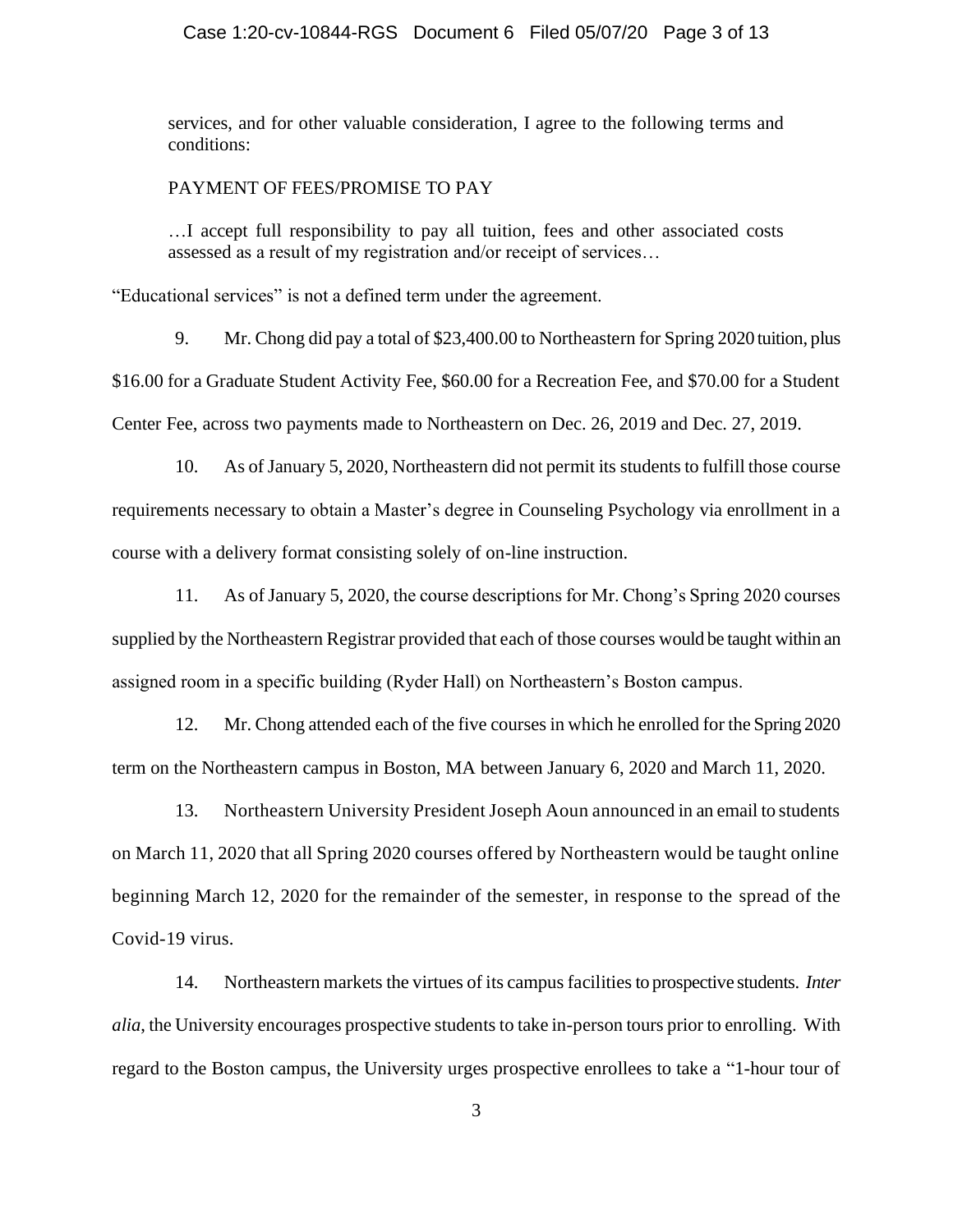### Case 1:20-cv-10844-RGS Document 6 Filed 05/07/20 Page 4 of 13

campus to show you academic and research areas, a…residence hall, and the recreation centers." (https://www.northeastern.edu/admissions/connect/visit/)

15. Instruction supplied substantially or entirely online has been recognized as pedagogically inferior by, *inter alia,* the Commission on Accreditation of the American Psychological Association (which provides accreditation for Northeastern's Counseling Psychology PhD-level program) in its Guidelines and Principles ("G&P") for Accreditation of Programs in Professional Psychology. Those guidelines provide that "a doctoral program delivering education and training substantially or completely by distance [online] education…could not be accredited," for the reason that "face-to-face, in-person interaction between faculty members and students is necessary to achieve many essential components of the G&P that are critical to education and training in professional psychology, including socialization and peer interaction, faculty role modeling, and the development and assessment of competencies."

16. As of 2019, upon information and belief, Northeastern had an endowment exceeding \$1.0 billion.

### **CLASS ACTION ALLEGATIONS**

17. Plaintiffsues on his own behalf and on behalf of two classes of persons under Rule 23 of the Federal Rules of Civil Procedure.

18. Subject to modification after discovery and case development, the first putative Class (the "Tuition Class") is tentatively defined as:

> All Northeastern University students who attended one or more courses inperson for credit on a Northeastern campus between January 1, 2020 and March 11, 2020 (during the 'Spring 2020 Semester'), and paid tuition monies to Northeastern for the Spring 2020 Semester on or before March 11, 2020.

19. Excluded from the Tuition Class are the following individuals and/or entities: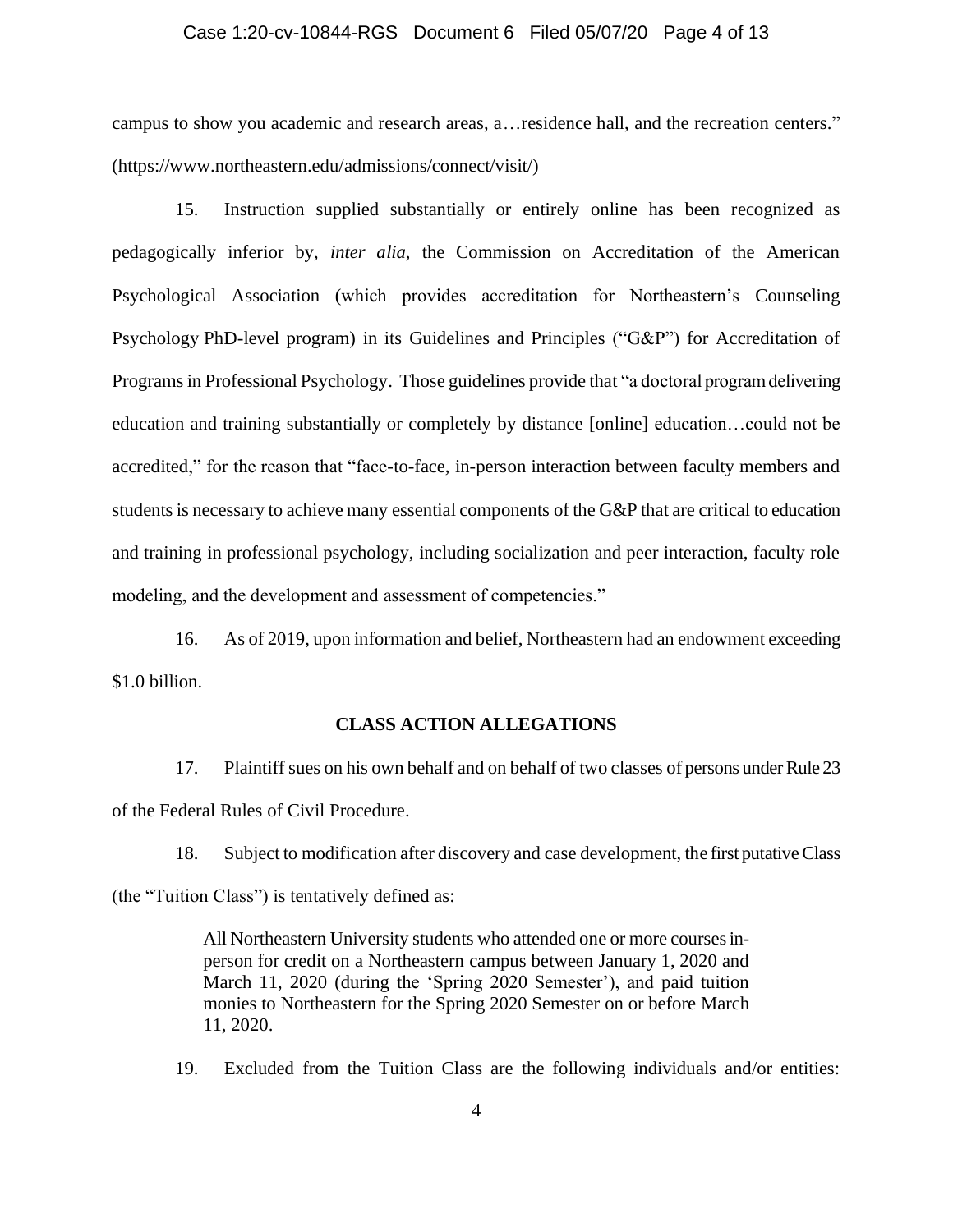#### Case 1:20-cv-10844-RGS Document 6 Filed 05/07/20 Page 5 of 13

Defendant and its parents, subsidiaries, affiliates, officers and directors, current or former employees, and any entity in which Defendant has a controlling interest; all individuals who make a timely election to be excluded from this proceeding using the correct protocol for opting out; any and all federal, state or local governments; and all judges assigned to hear any aspect of this litigation, as well as their immediate family members.

20. Upon information and belief, all or nearly all graduate students who attended one or more courses in-person for credit on a Northeastern campus between January 1, 2020 and March 11, 2020 paid Northeastern a Graduate Student Activity Fee equaling or exceeding \$16.00, a Recreation Fee equaling or exceeding \$60.00, and a Student Center Fee equaling or exceeding \$70.00, on or prior to March 11, 2020.

21. Upon information and belief, all or nearly all undergraduate students who attended one or more courses in-person for credit on a Northeastern campus between January 1, 2020 and March 11, 2020 paid Northeastern an undergraduate student activity fee equaling or exceeding \$16.00, a recreation fee equaling or exceeding \$60.00, and a Student Center Fee equaling or exceeding \$70.00, on or prior to March 11, 2020.

22. Subject to modification after discovery and case development, the second putative Class (the "Fees Class") is tentatively defined as:

> All Northeastern University students who paid Northeastern a student activity fee, a recreation fee, and a student center fee on or before March 11, 2020, and who were enrolled in one or more courses for credit on a Northeastern campus between January 1, 2020 and March 11, 2020 (during the 'Spring 2020 Semester').

23. Excluded from the Fees Class are the following individuals and/or entities: Defendant and its parents, subsidiaries, affiliates, officers and directors, current or former employees, and any entity in which Defendant has a controlling interest; all individuals who make a timely election to be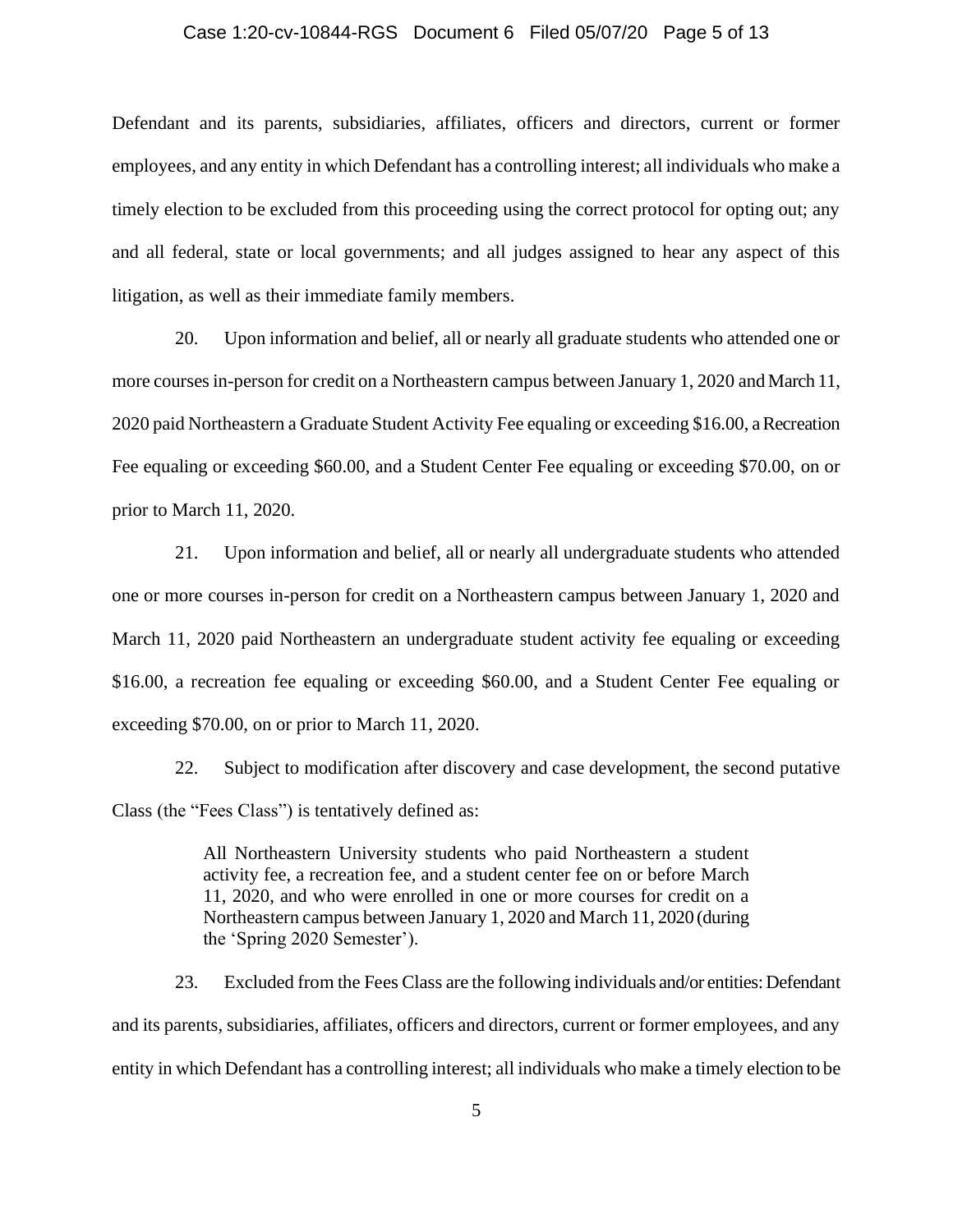### Case 1:20-cv-10844-RGS Document 6 Filed 05/07/20 Page 6 of 13

excluded from this proceeding using the correct protocol for opting out; any and all federal, state or local governments; and all judges assigned to hear any aspect of this litigation, as well as their immediate family members.

24. Prior to registering for courses at Northeastern for the Spring 2020 term, all Northeastern students executed a Financial Responsibility Agreement that included the same provision set forth at Paragraph 8 above.

25. For a period of several weeks and, upon information and belief, throughout the month of April 2020, tuition-paying Northeastern students have not been able to access Northeastern's oncampus facilities and resources, such as the campus' classrooms, library (along with the assembled hard copy academic resources there), the campus student center, or the campus' three fitness facilities.

26. Since March 12, 2020, no tuition-paying Northeastern student has received instruction from Northeastern faculty in-person.

27. Separate actions by individual members would risk inconsistent or varying judgments, which would establish incompatible standards of conduct for the Defendant and impair or impede Class Members' ability to pursue their claims to resolution.

28. Plaintiff reserves the right to modify or amend the definition of the proposed Classes before the Court determines whether certification is appropriate.

29. Consistent with Federal Rule of Civil Procedure  $23(a)(1)$ , the proposed classes are so numerous that joinder of all members is impracticable. Upon information and belief, there are over 20,000 members of each proposed class in the United States. The precise number of separate individuals who are members of the Classes is readily identifiable and ascertainable based on Defendant's records.

6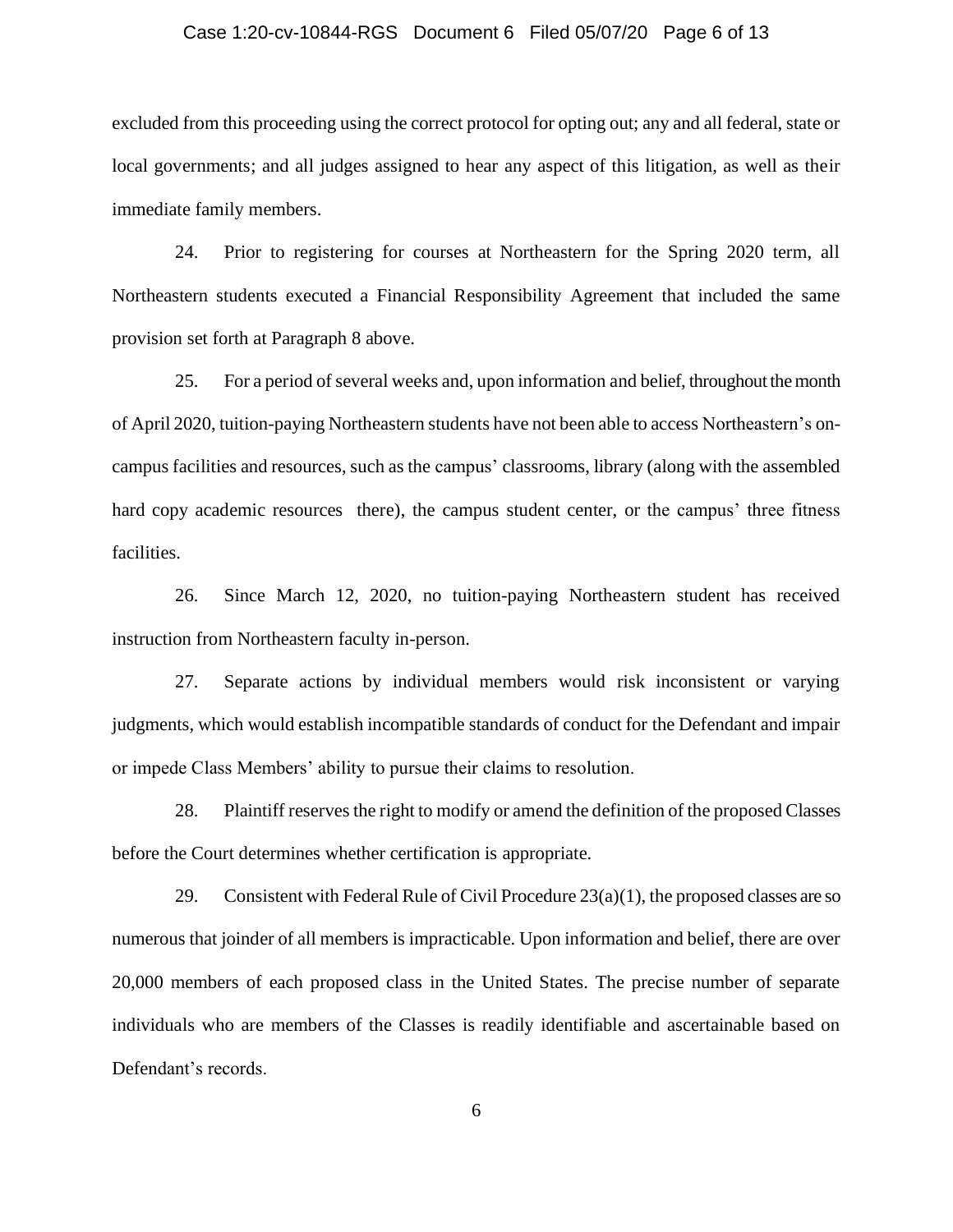### Case 1:20-cv-10844-RGS Document 6 Filed 05/07/20 Page 7 of 13

30. Defendant engaged in a course of conduct giving rise to violations of the legal rights sought to be enforced uniformly by the Class Members. Similar or identical statutory violations, business practices, and injuries are involved. Therefore, individual questions, if any, pale in comparison to the numerous common questions presented.

31. Consistent with Federal Rule of Civil Procedure 23(a)(2), Plaintiff's claims are typical of the Class claims, as they arise out of the same course of conduct and the same legal theories. Plaintiff challenges Defendant's practices and conduct as to the Class as a whole. The damages sought and injuries sustained by members of the Class flow, in each instance, from a common nucleus of operative facts.

32. Consistent with Federal Rule of Civil Procedure 23(a)(3), the representative Plaintiff' claims are typical of those of the Class, as all members of each putative Class are similarly affected by Defendant's uniform conduct as alleged.

33. Consistent with Federal Rule of Civil Procedure 23(a)(4), Plaintiff will fairly and adequately protect the interests of each putative class.

34. Given the similar nature of the Class Members' claims and the absence of material differences in the statute upon which the Class Members' claims are based, a class will be easily managed by the Court and the parties.

35. Defendant has acted and failed to act on grounds generally applicable to Plaintiff and the other members of each Class, supporting the imposition of uniform relief to ensure compatible standards of conduct toward the members of each Class. Maintenance of the instant matter as a class action is therefore appropriate pursuant to Federal Rule of Civil Procedure 23(b)(2).

36. Questions of law and fact common to the Class Members predominate over questions affecting only individual members, including:

7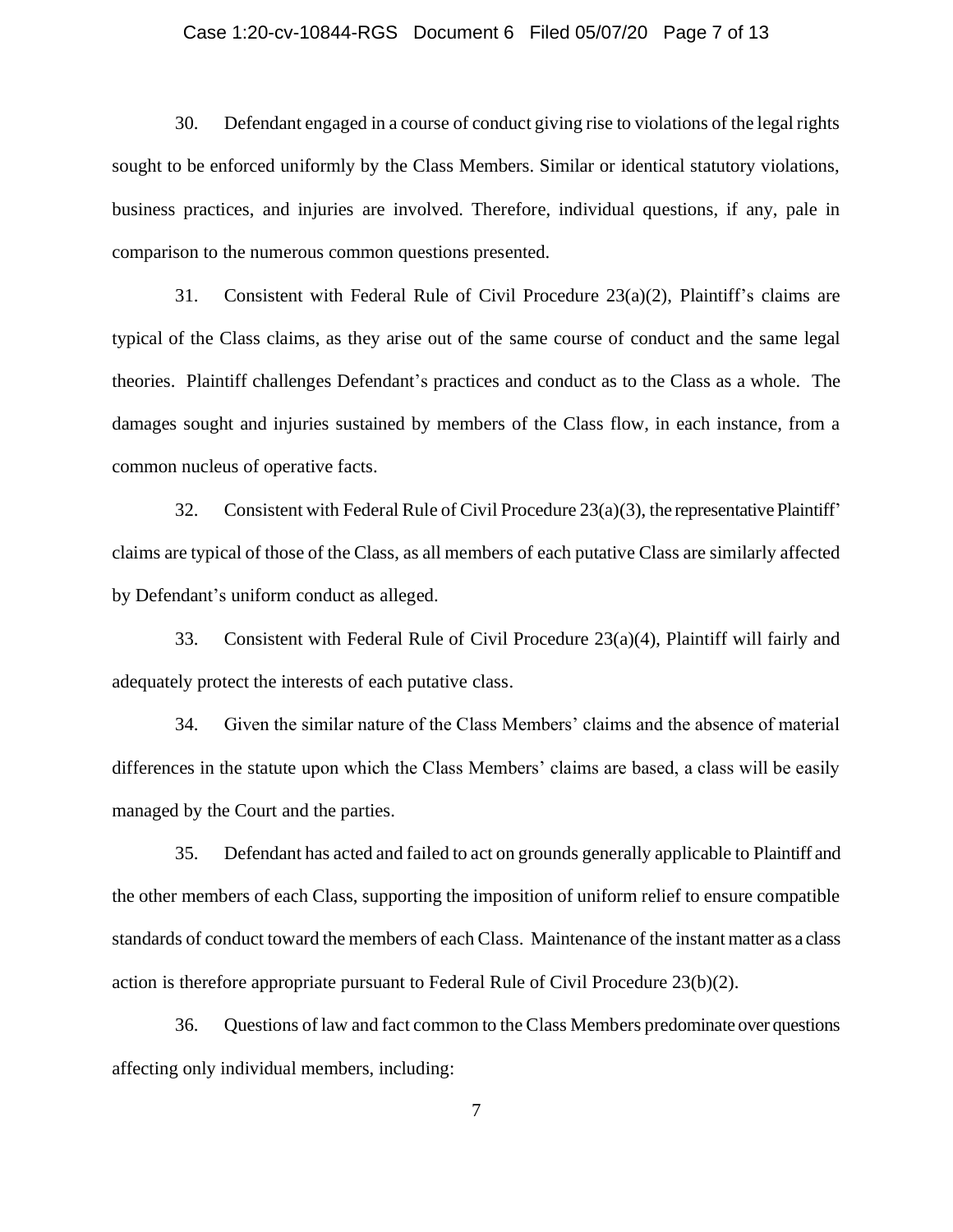- a. whether Defendant breached its contracts with Plaintiff and the other putative Class Members when it ceased providing in-person instruction on March 12, 2020 (as to the Tuition Class),
- b. whether Defendant has been unjustly enriched by retaining the entirety of the tuition monies collected from Plaintiff and the putative Class Members, including for periods of instruction post-dating March 12, 2020 (as to the Tuition Class),
- c. whether Defendant breached its contracts with Plaintiff and the other putative Class Members when it ceased permitting access to any Northeastern student to its campus facilities, including its student center, with no on-campus activities conducted in any of those facilities, upon information and belief, from late March 2020 onward (as to the Fees Class),
- d. whether Defendant has been unjustly enriched by retaining the entirety of the activity fee, recreation fee, and student center fee monies collected from Plaintiff and the putative Class Members, including for periods post-dating the closure of Defendant's campus, and cessation of campus activities, during the Spring 2020 term (as to the Fees Class).

37. A class action is superior to other available methods for fairly and efficiently adjudicating the controversy at hand. Maintenance of the instant matter as a class action is therefore appropriate pursuant to Federal Rule of Civil Procedure 23(b)(3).

38. The class representative has no interests which conflict with or are adverse to those of the other Class Members.

39. Plaintiff reserves the right to revise the above class definitions based on facts learned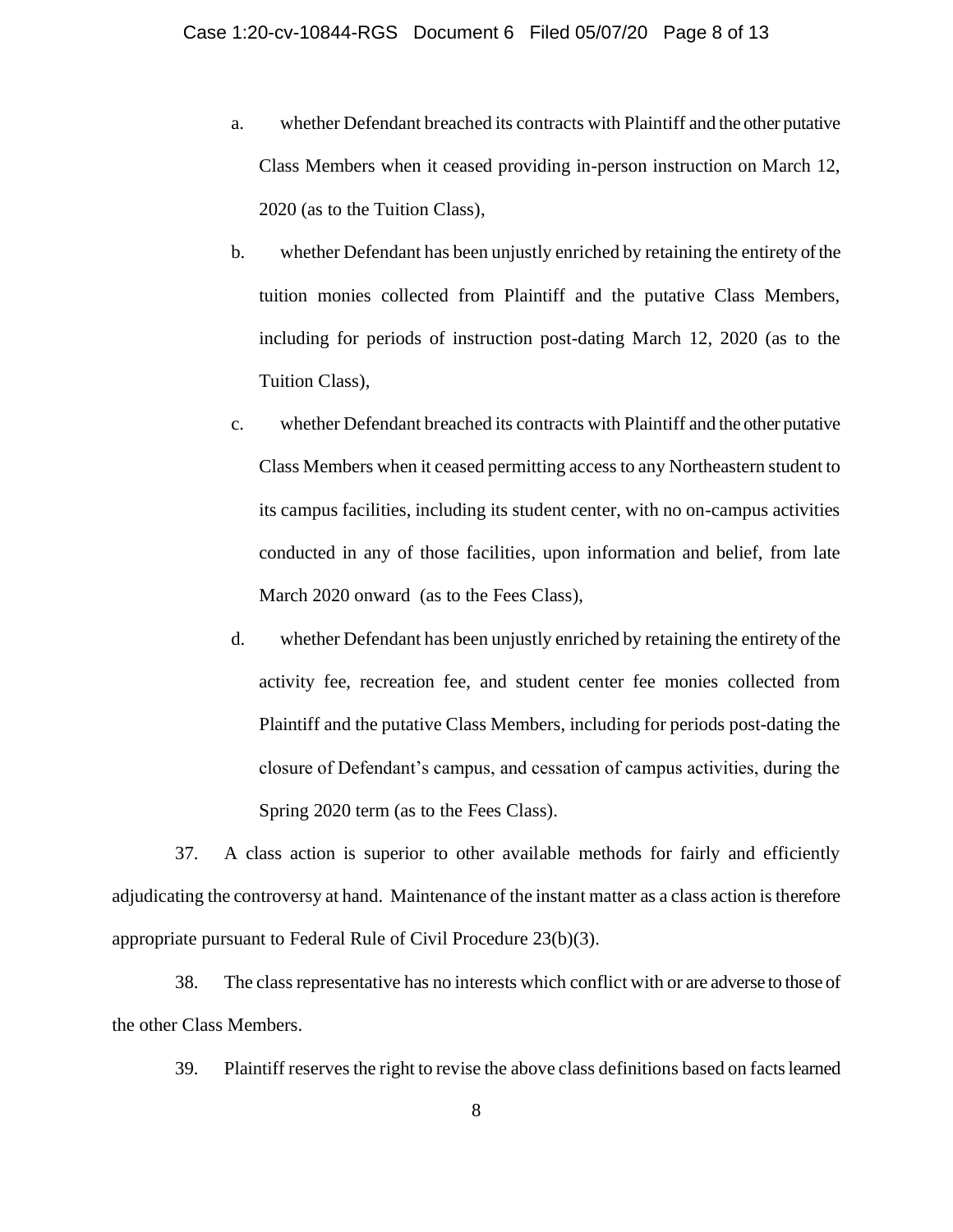in discovery.

## **COUNT I – Breach of Contract (Tuition Class)**

40. Plaintiff incorporates by reference the allegations set forth above in paragraphs 1 through 39.

41. Plaintiff Mr. Chong and Northeastern University had an agreement in the form of the Financial Responsibility Agreement, as did all other Tuition Class Members in the form of a Financial Responsibility Agreement with Northeastern.

42. Mr. Chong's agreement with Northeastern, and that of the other Tuition Class Members with Northeastern, is supported by valid consideration, including Plaintiff's payment of tuition monies to Northeastern, and the other Tuition Class Members' payment of tuition monies to Northeastern.

43. Plaintiff and the putative Tuition Class Members were ready, willing, and able to perform under the Annual Financial Responsibility Agreement.

44. Defendant breached its contract with Plaintiff, and each of its contracts with the putative Tuition Class Members, on March 12, 2020 when it ceased providing in-person instruction to Plaintiff, along with all other putative Tuition Class Members, for those courses in which Plaintiff and the putative Tuition Class Members had been enrolled and for which Defendant had provided inperson instruction prior to March 12, 2020.

45. Plaintiff and the putative Tuition Class Members sustained damages due to Defendant's breach. From March 12, 2020 onward, Plaintiff and the Tuition Class Members have been deprived of the benefit of that in-person educational instruction which they paid for upon contracting with Defendant. Further, for a period of several weeks dating to late March 2020, Plaintiff and the Tuition Class Members have been deprived of any access to Defendant's campus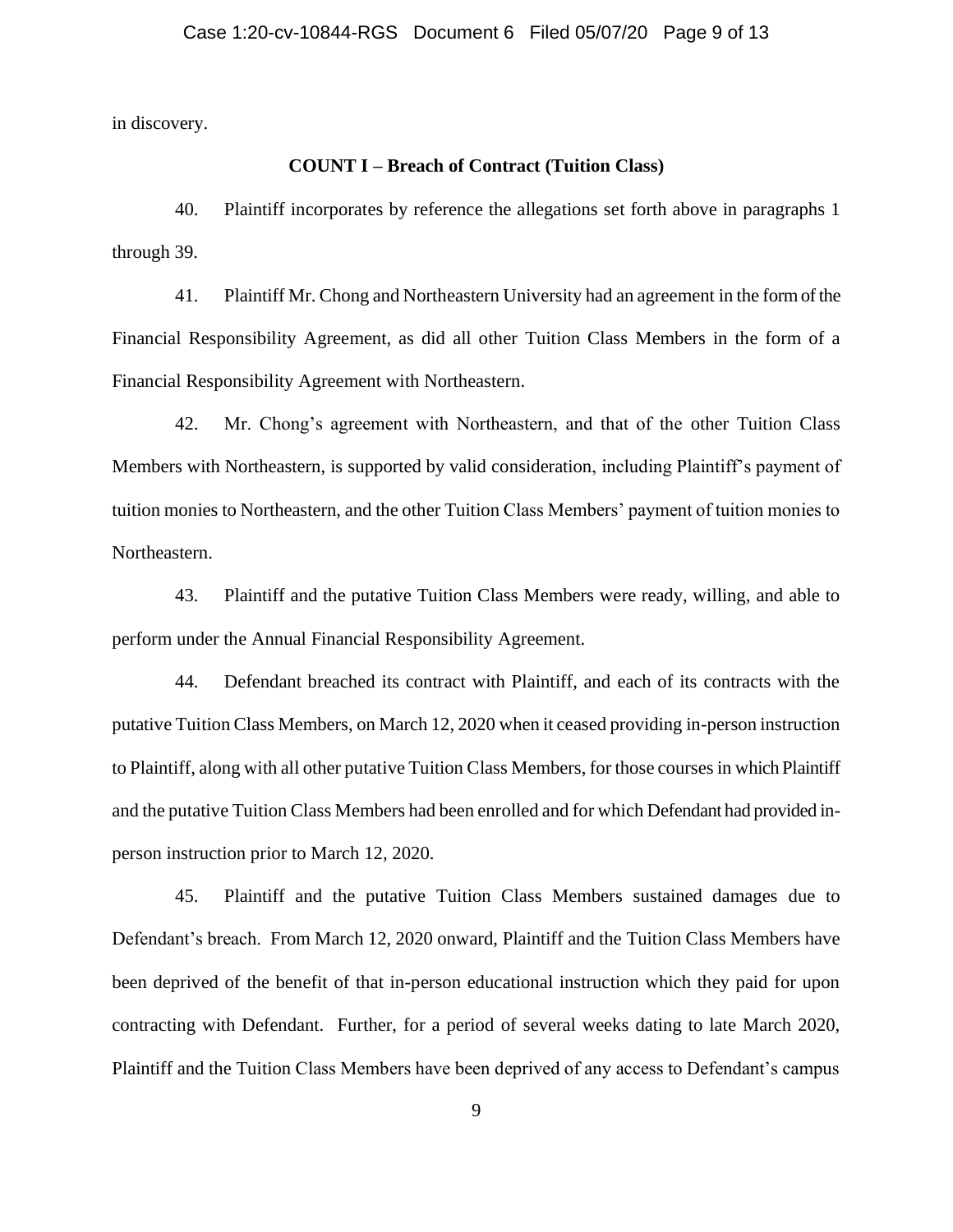facilities.

### **COUNT II – Unjust Enrichment (Pled in the Alternative to Count I) (Tuition Class)**

46. Plaintiff incorporates by reference the allegations set forth above in paragraphs 1 through 39.

47. Defendant has retained tuition monies of the Plaintiff and the putative Tuition Class Members for the Spring 2020 term against fundamental principles of justice.

48. Defendant has retained tuition monies of the Plaintiff and the putative Tuition Class Members for the Spring 2020 term against fundamental principles of equity and good conscience.

49. Defendant Northeastern University has been unjustly enriched in its retention of the entirety of Spring 2020 tuition monies paid by Plaintiff and the Tuition Class Members for instructional services provided in an online format from March 12, 2020 onward, where Defendant provided instructional services in those same courses in an in-person format prior to March 12, 2020. As remedy for said unjust enrichment, Plaintiff and the Class Members seek disgorgement.

#### **COUNT III– Breach of Contract (Fees Class)**

50. Plaintiff incorporates by reference the allegations set forth above in paragraphs 1 through 39.

51. Plaintiff Mr. Chong and Northeastern University had an agreement in the form of the Financial Responsibility Agreement, as did all other Fees Class Members in the form of a Financial Responsibility Agreement with Northeastern.

52. Mr. Chong's agreement with Northeastern, and that of the other Fees Class Members, is supported by valid consideration, including Plaintiff's payment of activity fee, recreation fee, and student center fee monies to Northeastern, and the other Fees Class Members' payment of activity fee, recreation fee, and student center fee monies to Northeastern.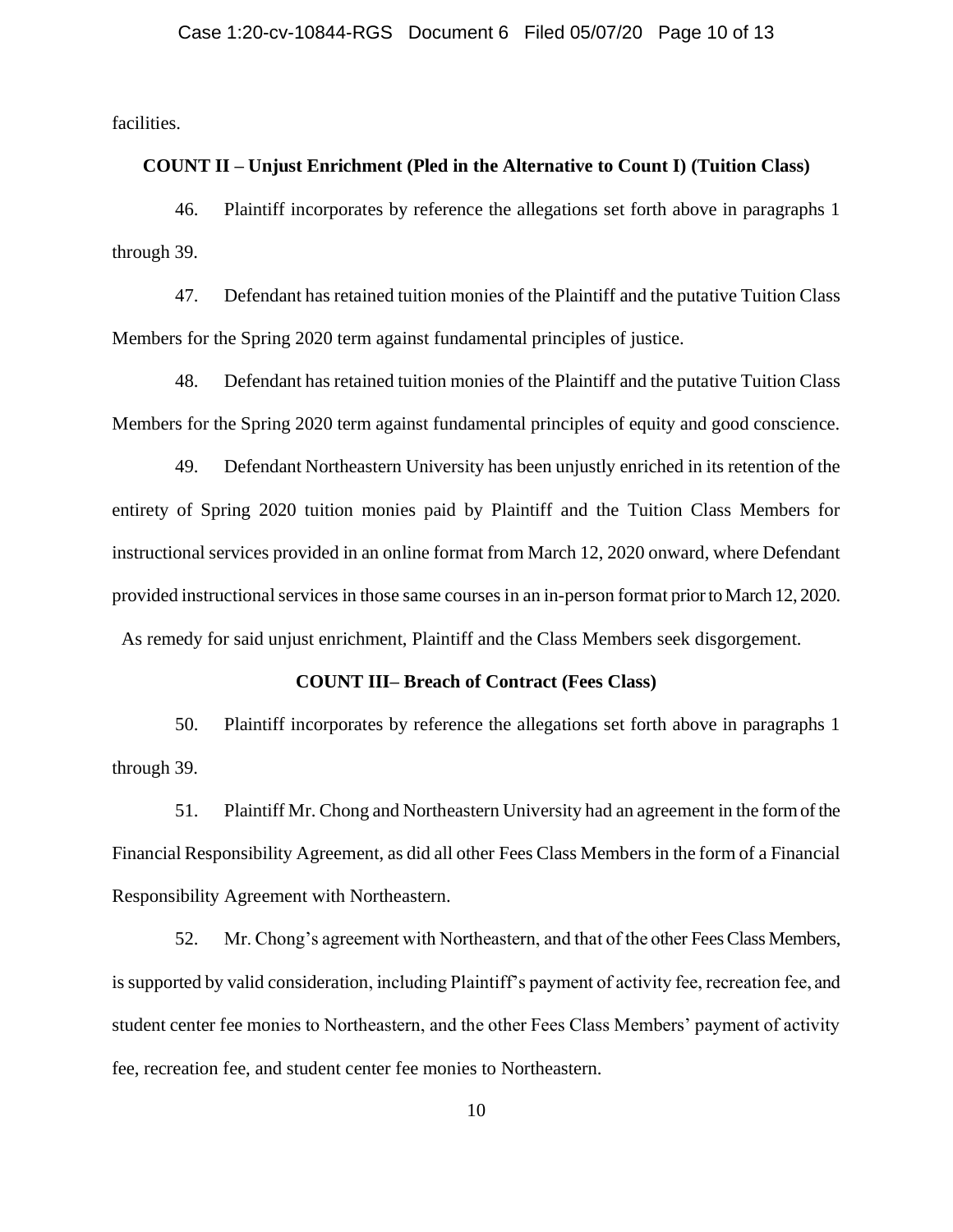### Case 1:20-cv-10844-RGS Document 6 Filed 05/07/20 Page 11 of 13

53. Plaintiff and the putative Fees Class Members were ready, willing, and able to perform under the Annual Financial Responsibility Agreement.

54. Defendant breached its contract with Plaintiff, and each of its contracts with the putative Fees Class Members, in or around late March 2020, when it ceased permitting access to any Northeastern student to its campus facilities, including its student center, with no on-campus activities conducted in any of those facilities, upon information and belief, from late March 2020 onward.

55. Plaintiff and the putative Fees Class Members sustained damages due to Defendant's breach. For a period of several weeks dating to late March 2020, Plaintiff and the Class Members were deprived of access to Defendant's campus facilities, including Defendant's student center, and were prohibited and prevented from partaking of any activity on any Defendant-owned or operated campus facility.

### **COUNT IV – Unjust Enrichment (Pled in the Alternative to Count III) (Fees Class)**

56. Plaintiff incorporates by reference the allegations set forth above in paragraphs 1 through 39.

57. Defendant has retained activity fee, recreation fee, and student center fee monies of the Plaintiff and the putative Fees Class Members for the Spring 2020 term against fundamental principles of justice.

58. Defendant has retained student activity fee, recreation fee, and student center fee monies of the Plaintiff and the putative Fees Class Members for the entire Spring 2020 term, including for periods when Plaintiff and the putative Fees Class Members could not access campus or participate in on-campus student activities, against fundamental principles of equity and good conscience.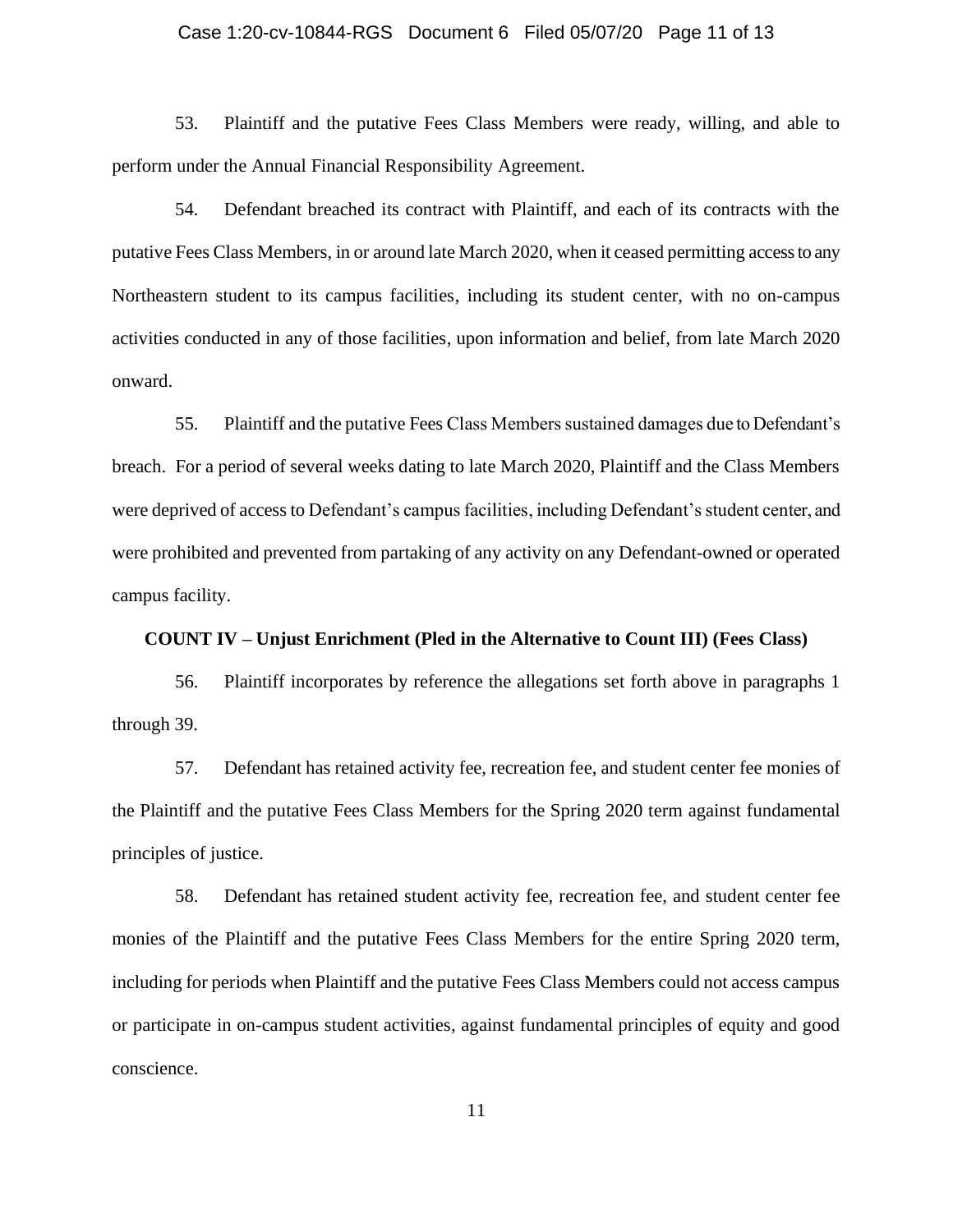# Case 1:20-cv-10844-RGS Document 6 Filed 05/07/20 Page 12 of 13

59. Defendant Northeastern University has been unjustly enriched in its retention of the entirety of the student activity fee, recreation fee, and student center fee monies paid by Plaintiff and the Fees Class Members for the Spring 2020 term, where Defendant did not provide the Fees Class Members with access to any of Defendant's campus facilities (nor the attendant activities that otherwise would have been conducted in those facilities), and including Defendant's student center, for a period of several weeks, including all of April 2020. As remedy for said unjust enrichment, Plaintiff and the Fees Class Members seek disgorgement.

# **PRAYER FOR RELIEF**

WHEREFORE, Plaintiff respectfully request relief from this Court as follows:

- a. Certification of the action as a Class Action under Rule 23 of the Federal Rules of Civil Procedure, appointment of Plaintiff as Class Representatives, and appointment of counsel of record as Class Counsel;
- b. Judgment against Northeastern University for an amount to be determined by a jury at trial of this matter, for all damages suffered by Plaintiff and the putative Class Members;
- c. An award for Plaintiff's costs, expenses, and attorneys' fees based on creation of a common fund to the benefit of the class;
- d. Pre and post-judgment interest; and
- e. Any other relief as the Court may deem just and proper.

# **JURY DEMAND**

Plaintiff demands a jury trial on all issues triable by jury.